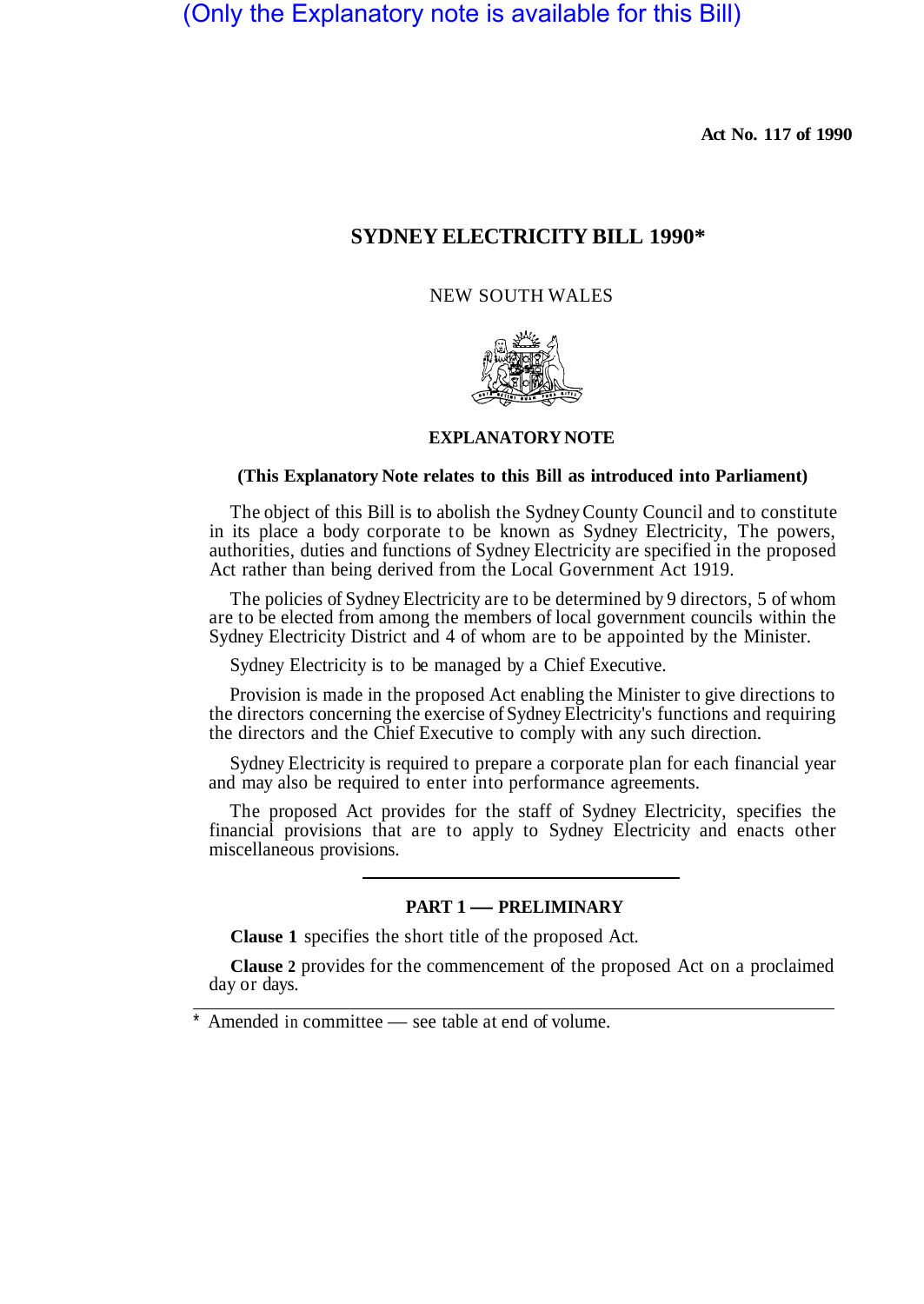**Clause 3** defines expressions used in the proposed Act.

### **PART 2 — CONSTITUTION OF SYDNEY ELECTRICITY**

**Clause 4** constitutes Sydney Electricity as a statutory body representing the Crown.

## **PART 3 — FUNCTIONS OF SYDNEY ELECTRICITY**

**Clause 5** states the principal functions of Sydney Electricity (including the purchase and supply of electricity and the development, manufacture and supply of electrical fittings and appliances).

**Clause 6** confers miscellaneous powers and functions on Sydney Electricity. In particular, Sydney Electricity is authorised to conduct any business in order to utilise its staff and facilities.

**Clause 7** authorises the delegation of the functions of Sydney Electricity to authorised persons.

### **PART 4 — THE MINISTER AND THE DIRECTORS OF SYDNEY ELECTRICITY**

**Clause 8** makes provision concerning the directors of Sydney Electricity. There are to be 9 directors, 5 of whom are to be elected by the members of local government councils within the Sydney Electricity District and 4 of whom are to be appointed by the Minister. Of the directors, one is to be appointed by the Minister as Chairperson of Sydney Electricity and the Minister may appoint another director as Deputy Chairperson.

**Clause 9** provides that the function of the directors is to determine the policies of Sydney Electricity.

**Clause 10** deals with Ministerial control of Sydney Electricity. Under the clause, the Minister may give the directors of Sydney Electricity written directions in relation to the exercise of Sydney Electricity's functions. The directors may request the Minister to review the direction if they consider that Sydney Electricity would suffer a significant financial loss as a result of complying with the direction. After review, the Minister may confirm or revoke the direction.

**Clause 11** requires Sydney Electricity to supply the Minister with relevant information relating to its activities.

**Clause 12** makes provision for the preparation and annual review of a corporate plan for Sydney Electricity. Under the clause:

- (a) Sydney Electricity is required each year to prepare a corporate plan having regard to such comments as the Minister may make on the draft plan;
- (b) Sydney Electricity is required to exercise its functions, as far as practicable, in accordance with the plan; and
- (c) the plan is to specify objectives, policies etc. to achieve those objectives and criteria to assess its performance.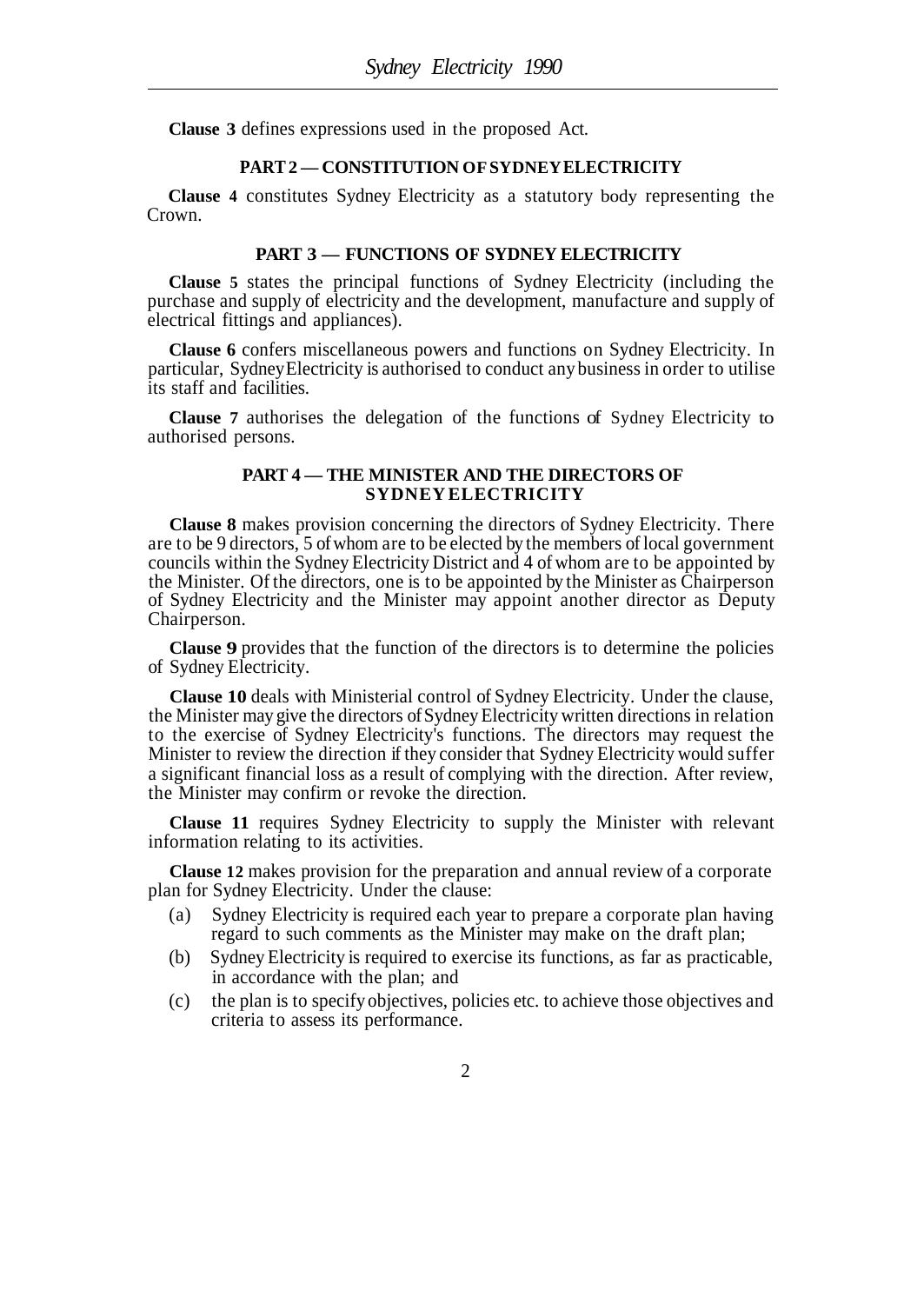**Clause 13** provides that, in addition to or in accordance with the provisions of a corporate plan, the Minister may require Sydney Electricity to enter into a performance agreement which sets operational performance targets and provides for evaluation and review.

## **PART 5—THE CHIEF EXECUTIVE OF SYDNEY ELECTRICITY**

**Clause 14** provides for the appointment of a Chief Executive and an acting Chief Executive of Sydney Electricity. The Chief Executive is to be appointed by the Governor after the directors of Sydney Electricity have been given an opportunity to recommend a person or persons for appointment.

**Clause 15** provides for the affairs of Sydney Electricity to be managed and controlled by the Chief Executive in accordance with the policies of the directors.

**Clause 16** gives the Chief Executive the right to attend and participate in meetings of directors but not to vote.

# **PART 6—STAFF**

**Clause 17** authorises Sydney Electricity to employ necessary staff. The staff are not employed under the Public Sector Management Act 1988.

**Clause 18** authorises Sydney Electricity to fix the salary, wages and conditions of its staff (subject to any other Act or law). (Sydney Electricity is made a declared authority by amendment of the Public Sector Management Act 1988. This will not cause the staff of Sydney Electricity to become public servants but it will apply to Sydney Electricity provisions which will enable governmental supervision of its general industrial relations policy and its general administration.)

**Clause 19** authorises regulations to be made with respect to the employment of the staff of Sydney Electricity. The regulations are to be subject to any industrial award or agreement in connection with conditions of employment.

**Clause 20** authorises Sydney Electricity to arrange for the use of the staff and facilities of government departments and of public or local authorities.

**Clause 21** enables Sydney Electricity to engage consultants.

#### **PART 7—FINANCE**

**Clause 22** requires Sydney Electricity to establish funds to be known as the Sydney Electricity General Fund and the Sydney Electricity Trust Fund.

**Clause 23** provides for the making of payments to and from the General Fund.

**Clause 24** provides for the making of payments to and from the Trust Fund.

**Clause 25** enables the Treasurer to direct the payment by Sydney Electricity into the Consolidated Fund by way of dividend of amounts determined by the Treasurer from the profits and accumulated reserves of Sydney Electricity.

**Clause 26** provides for the manner of payment, and the possible waiver or reduction by the Treasurer, of amounts payable under clause 25.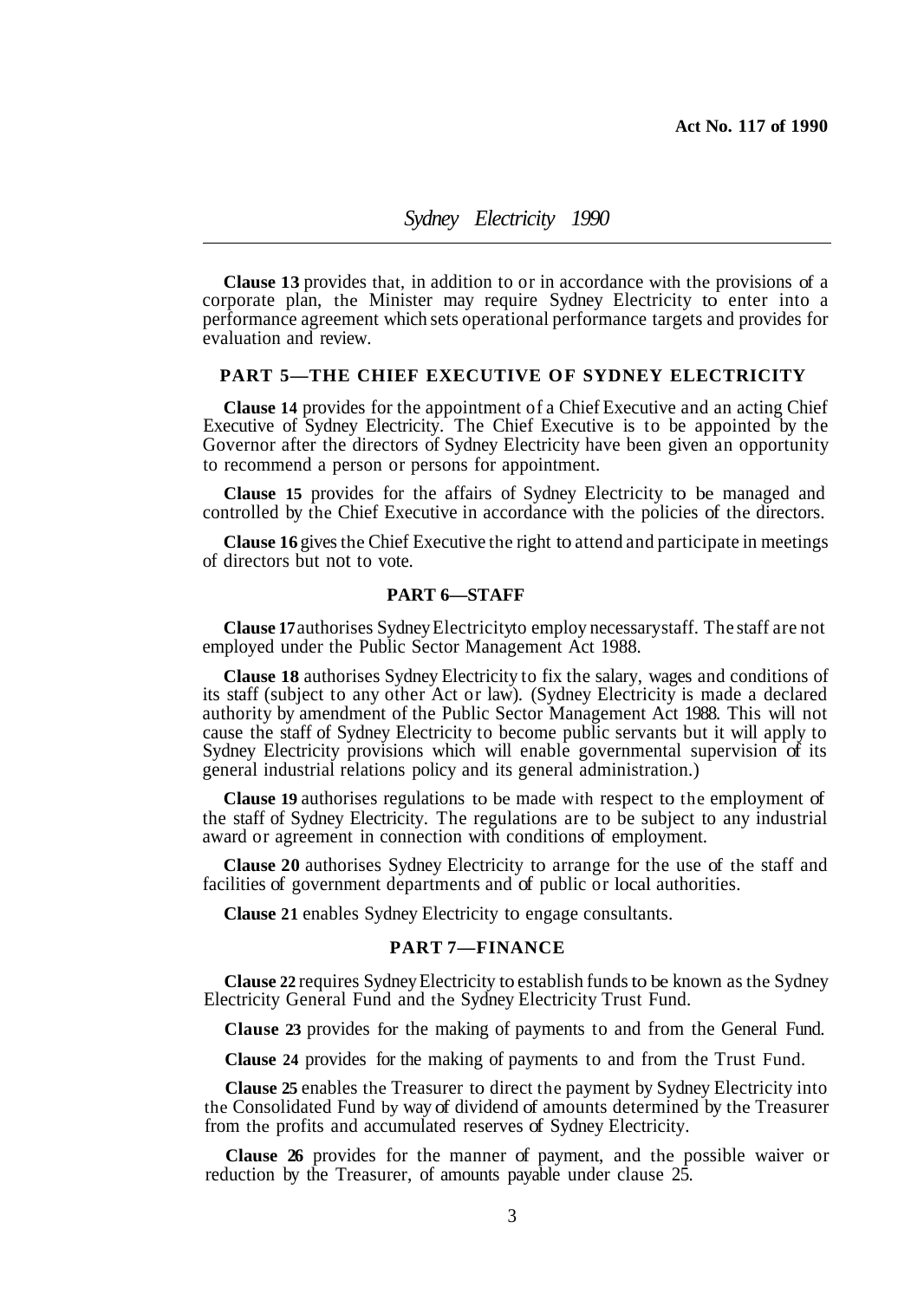**Clause 27** authorises Sydney Electricity to invest money held by it.

**Clause 28** provides that all money received on account of the Fund is to be paid into a bank in New South Wales.

**Clause 29** provides for the financial year of Sydney Electricity.

## **PART 8—ENTRY AND INSPECTION**

**Clause 30** contains a definition of 'authorised person' for the purposes of the proposed Part.

**Clause 31** provides for the authorisation by Sydney Electricity of persons to carry out functions under the proposed Act. An authorised person is to be furnished with a certificate of authority and is required to produce the certificate if requested to do so by a person whose land or building has been entered by the authorised person.

**Clause 32** provides that an authorised person may enter land or buildings at all reasonable hours for purposes such as installing or reading metering equipment and checking if conditions relating to tariffs and the use of electricity are being complied with.

**Clause 33** requires that, before entering land or a building, the Chief Executive or an authorised person must serve a notice of intention to enter on the owner or occupier. Notice is not required if the owner or occupier has given consent to the entry, if the entry is required urgently or if the entry is solely for the purpose of reading an electricity meter.

**Clause 34** authorises the use of reasonable force to gain entry but only if the Chief Executive has given authority in writing to the use of force in the circumstances.

**Clause 35** requires the Chief Executive or an authorised officer to give notice to the appropriate person or authority if force is used to gain entry without prior notice being given.

**Clause 36** requires an authorised officer to do as little damage as possible when entering and, if necessary, to provide other means of access or temporary works or structures in place of any taken away or interrupted by it.

**Clause 37** sets out the circumstances in which Sydney Electricity may recover the costs of entry and inspection from the owner or occupier (for example, if as a result of the inspection, Sydney Electricity requires work to be carried out).

**Clause 38** requires Sydney Electricity to pay compensation for any damage it causes as a result of entry (other than damage arising from work done for the purposes of an inspection).

**Clause 39** authorises Sydney Electricity to discontinue the supply of electricity to premises if access to the premises at any reasonable time is denied or obstructed.

## **PART 9 - MISCELLANEOUS**

**Clause 40** enables the resumption or appropriation of land for the purposes of the proposed Act. Any such resumption or appropriation is to be effected under the Public Works Act 1912.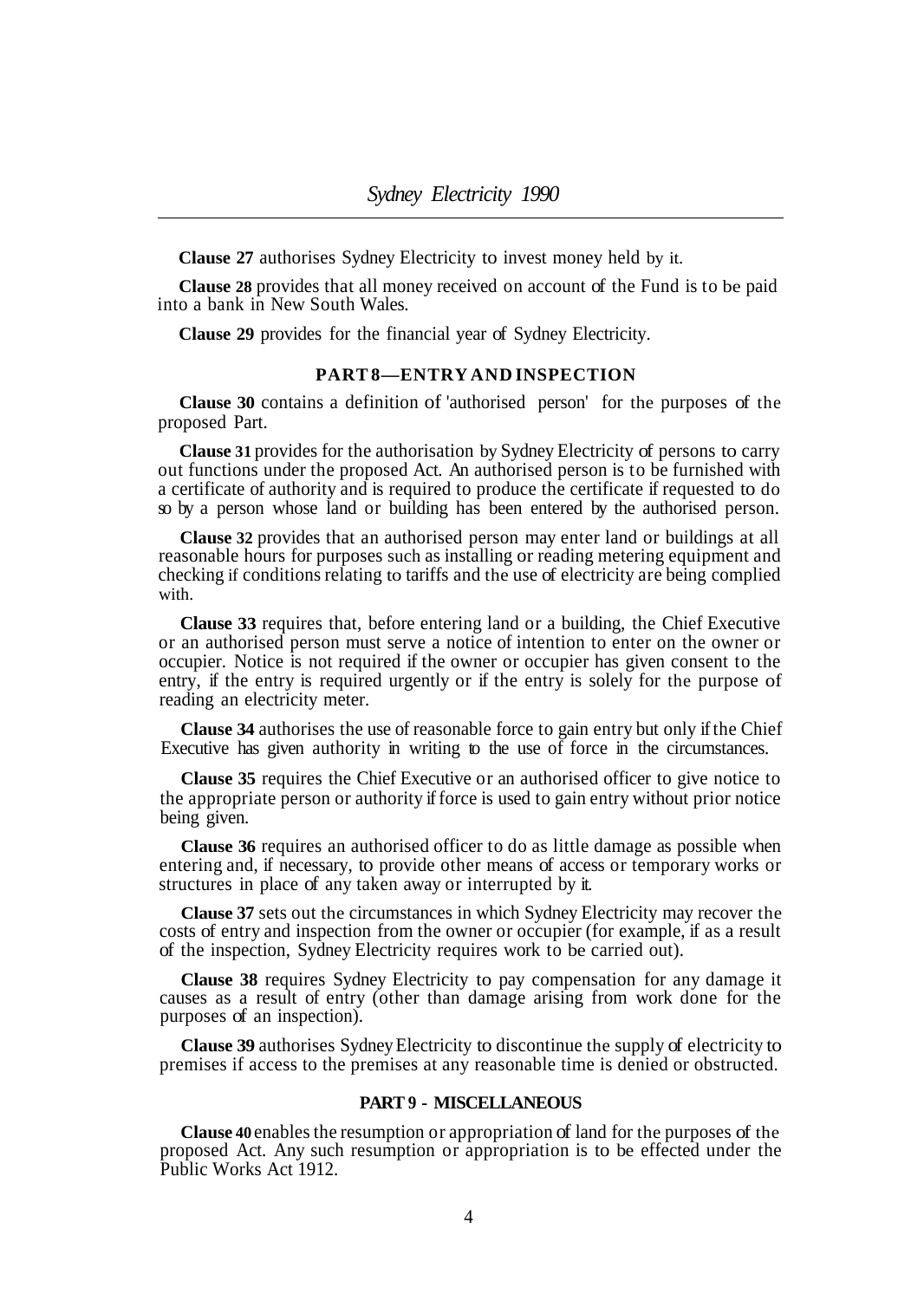**Clause 41** enables Sydney Electricity to discontinue the supply of electricity to a person who has failed to pay an electricity account and who has been notified of the intention to discontinue.

**Clause 42** confers on Sydney Electricity the power, after giving appropriate notice, to break open public roads and public reserves for the purpose of exercising its functions.

**Clause 43** enables Sydney Electricity, in order to exercise its functions, to request another authority to alter the position of a service (for example, in the form of a pipe or cable) provided by the other authority. Sydney Electricity is empowered to make the alteration, without permanent damage to the service, if the other authority does not make the alteration requested.

**Clause 44** enables Sydney Electricity to demolish or remove a structure or work which interferes with a work of Sydney Electricity.

**Clause 45** prevents electricity works of Sydney Electricity from being taken in execution of any court process issued against another person.

**Clause 46** authorises Sydney Electricity to waive or refund charges etc.

**Clause 47** provides that a function exercised by Sydney Electricity or a delegate of Sydney Electricity is not invalidated if it is exercised contrary to a direction by the Minister.

**Clause 48** exculpates from personal liability the directors of Sydney Electricity or persons duly acting under direction for any matter or thing done in good faith in the execution of official duties.

**Clause 49** makes provision for the custody and use of the seal of Sydney Electricity.

**Clause 50** provides for the service of documents on Sydney Electricity.

**Clause 51** enables Sydney Electricity to recover charges etc. due as a debt.

**Clause 52** provides that offences against the proposed Act or regulations are to be dealt with in a summary manner before a Local Court.

**Clause 53** empowers the making of regulations generally for the purposes of the proposed Act. References in this clause to monetary penalties are expressed in penalty units. Under section 56 of the Interpretation Act 1987, 1 penalty unit is currently equivalent to \$100.

**Clause 54** provides for the repeal of the Sydney County Council (Elections) Act 1968.

**Clause 55** repeals Ordinance No. 20A made under the Local Government Act 1919 and a regulation under the Gas Act 1986 relating to the preparation of estimates and budget meeting of the Sydney County Council.

**Clause 56** provides for the consequential amendment of the Acts specified in Schedule 4.